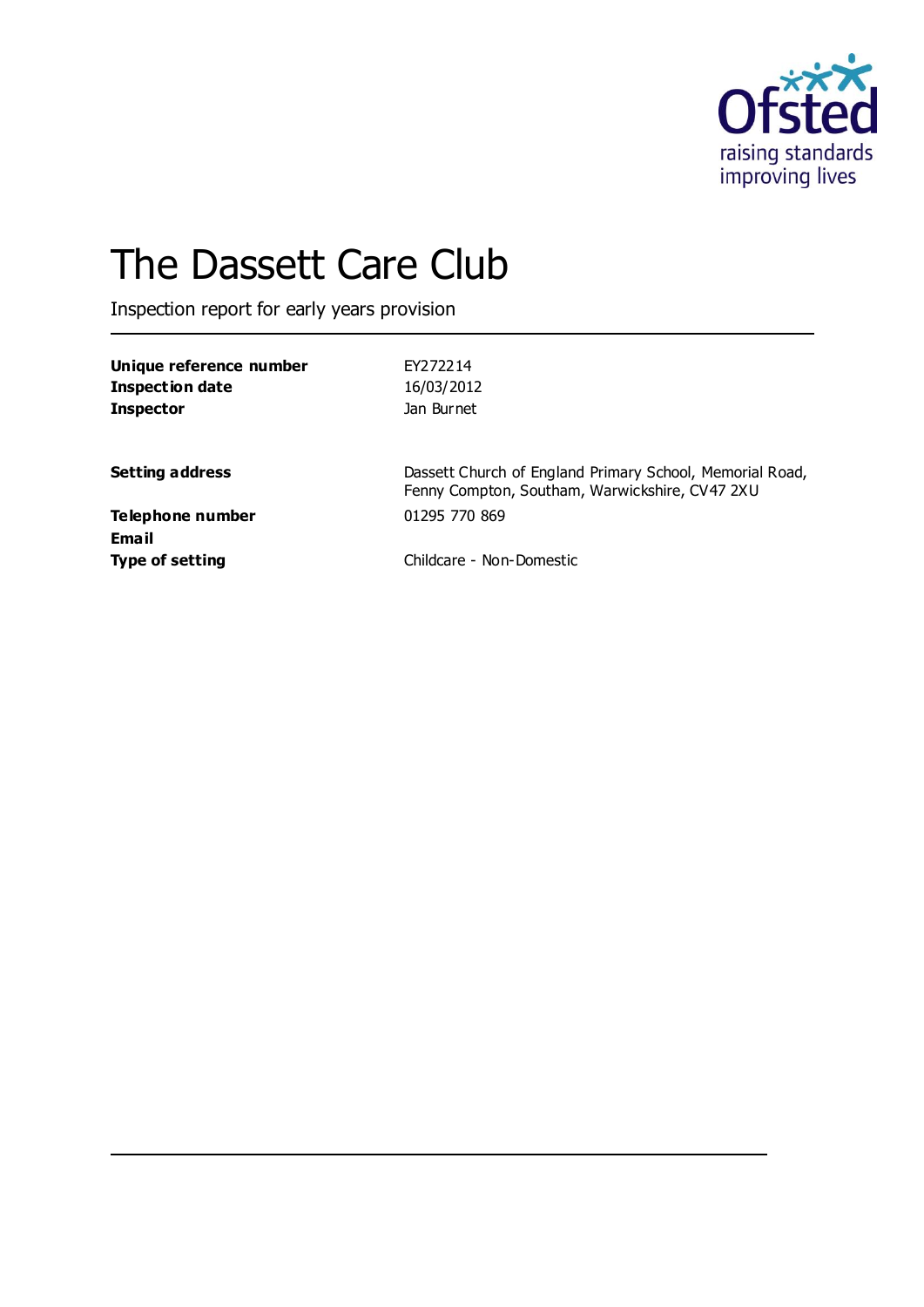The Office for Standards in Education, Children's Services and Skills (Ofsted) regulates and inspects to achieve excellence in the care of children and young people, and in education and skills for learners of all ages. It regulates and inspects childcare and children's social care, and inspects the Children and Family Court Advisory Support Service (Cafcass), schools, colleges, initial teacher training, work-based learning and skills training, adult and community learning, and education and training in prisons and other secure establishments. It assesses council children's services, and inspects services for looked after children, safeguarding and child protection.

If you would like a copy of this document in a different format, such as large print or Braille, please telephone 0300 123 1231, or email enquiries@ofsted.gov.uk.

You may copy all or parts of this document for non-commercial educational purposes, as long as you give details of the source and date of publication and do not alter the information in any way.

T: 0300 123 1231 Textphone: 0161 618 8524 E: enquiries@ofsted.gov.uk W: [www.ofsted.gov.uk](http://www.ofsted.gov.uk/)

© Crown copyright 2012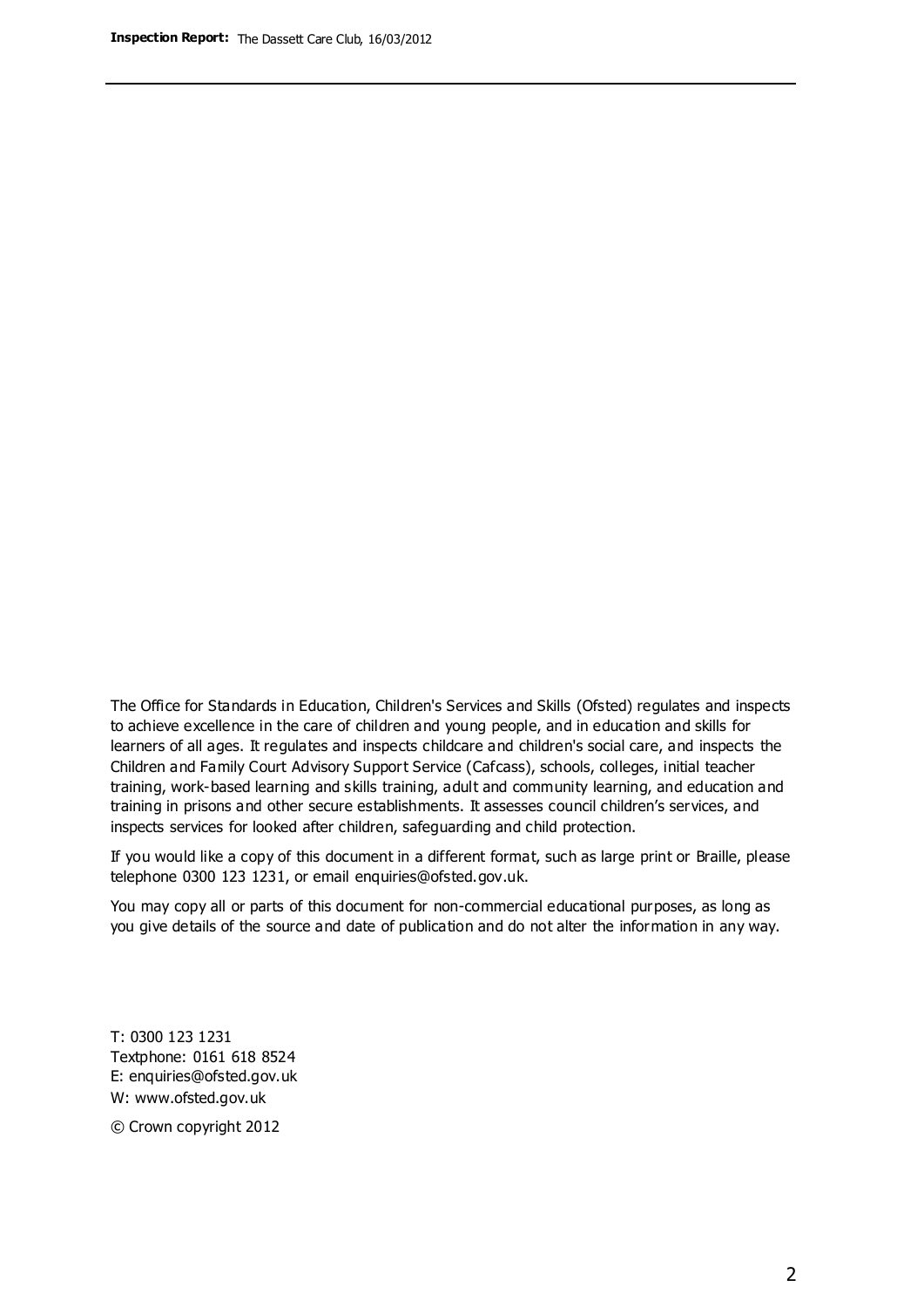## **Introduction**

This inspection was carried out by Ofsted under Sections 49 and 50 of the Childcare Act 2006 on the quality and standards of the registered early years provision. 'Early years provision' refers to provision regulated by Ofsted for children from birth to 31 August following their fifth birthday (the early years age group). The registered person must ensure that this provision complies with the statutory framework for children's learning, development and welfare, known as the *Early* Years Foundation Stage.

The provider must provide a copy of this report to all parents with children at the setting where reasonably practicable. The provider must provide a copy of the report to any other person who asks for one, but may charge a fee for this service (The Childcare (Inspection) Regulations 2008 regulations 9 and 10).

Children only attend this setting before and/or after the school day and/or during the school holidays. The judgements in this report reflect the quality of early years provision offered to children during those periods.

The setting also makes provision for children older than the early years age group which is registered on the voluntary and/or compulsory part(s) of the Childcare Register. This report does not include an evaluation of that provision, but a comment about compliance with the requirements of the Childcare Register is included in Annex B.

Please see our website for more information about each childcare provider. We publish inspection reports, conditions of registration and details of complaints we receive where we or the provider take action to meet the requirements of registration.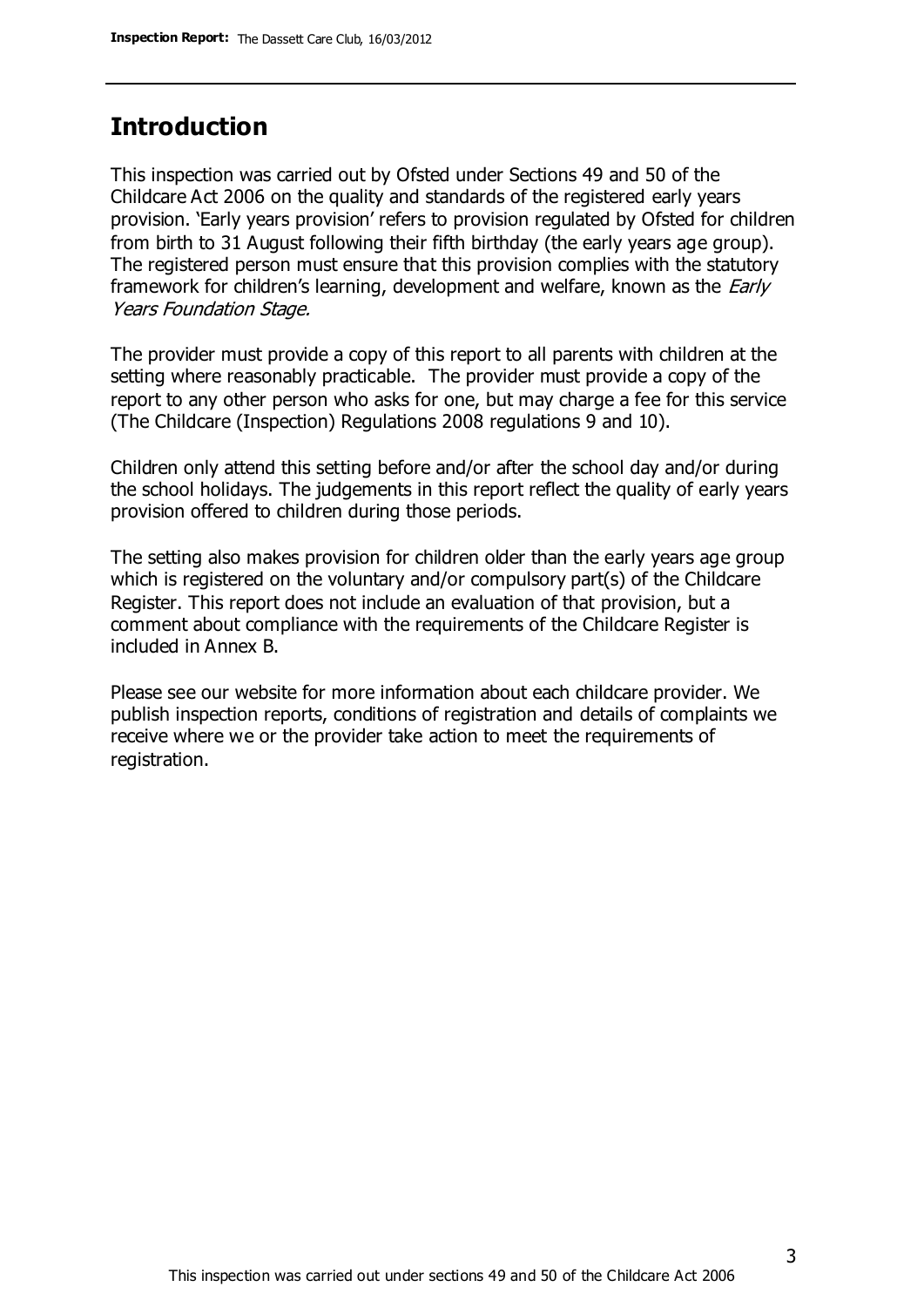# **Description of the setting**

The Dassett Care Club opened in 2003 and operates from a room within Dassett Church of England Primary School in the village of Fenny Compton in Warwickshire. All children share access to the school playground and fields. The club is open term-time only, Monday to Friday from 8am until 9am and from 3pm until 6pm.

The club is registered on the Early Years Register and the compulsory and voluntary parts of the Childcare Register. Registration is for a maximum of 16 children under eight years at any one time and all may be in the early years age group, of these none may be under four years. There are currently 39 children aged from four years to 11 years on roll. Of these, 15 are under eight years and six of them are in the early years age group.

A team of four staff care for the children and two are part-time workers. Of these, three hold early years qualifications.

# **The overall effectiveness of the early years provision**

Overall the quality of the provision is good.

The provider/manager and staff members promote children's welfare effectively and make sure that children's individual development needs are met. Children's good health is given a high priority and their safety is addressed well, although practice is not fully supported in the risk assessment record. The manager and staff are aware of strengths and areas for improvement and they are working together to ensure that the needs of children, parents and carers are met. Information obtained from parents helps staff to identify and address children's differences effectively. The partnership with parents is good, but partnerships in the wider context are not maximised to ensure the continuity of education and care.

# **What steps need to be taken to improve provision further?**

To further improve the early years provision the registered person should:

- make sure the risk assessment record includes anything with which a child may come into contact; with specific reference to safety measures should intruders access the outdoor play area
- develop the partnership with other early years providers in order to ensure continuity of education and care.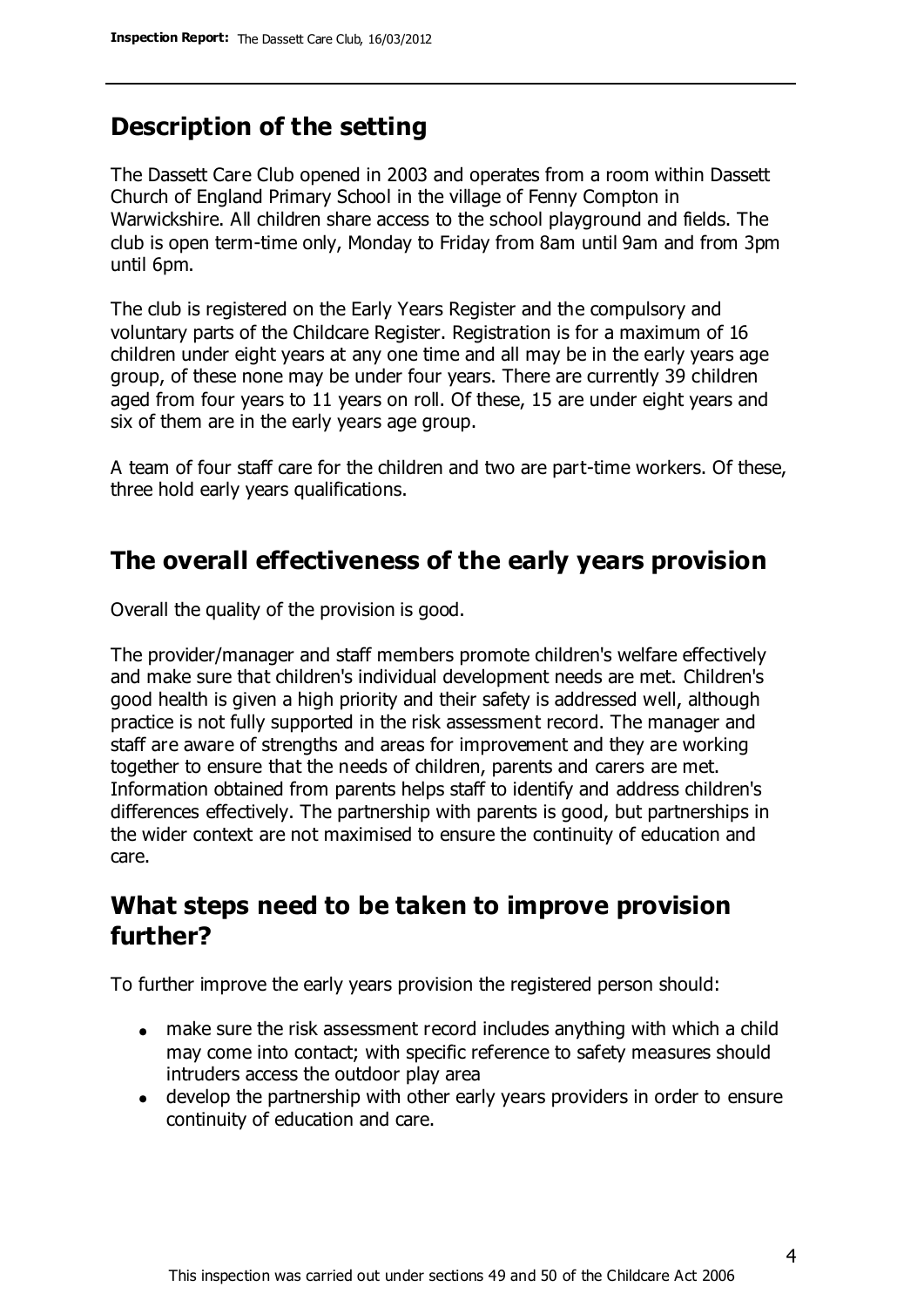# **The effectiveness of leadership and management of the early years provision**

The environment created by staff is warm and welcoming. They assess and minimise risks effectively and the risk assessment record is generally good. Staff identify that they are unable to prevent intruders entering the school playing field and so make sure that children are closely supervised and are aware of rules with regard to where they are able to play. However, these safety measures are not included in the risk assessment record. The provider/manager ensures that staff members' suitability is checked before they have unsupervised access to children. Staff are aware of their responsibilities with regard to protecting children from abuse in accordance with the Statutory Framework for the Early Years Foundation Stage requirements and the Warwickshire Safeguarding Children Board procedures. All staff have completed safeguarding training and two have also completed designated person training. Good procedures and practice protect children's health and prevent the spread of infection.

The planning for improvement including processes of self-evaluation is effective. Staff demonstrate a strong commitment to improving their knowledge and skills and their current priority is to ensure that they develop a fully effective system of assessing children's progress and planning for their next learning steps. At the time of the last inspection four recommendations were raised and all have been addressed. These link to accident, fire and attendance records and to providing information on the provision for parents. The club shares the premises with a registered pre-school group and the two teams provide emergency staff cover for each other. They share good practice and ideas. Required documentation and most records are kept up-to-date. Resources meet children's developmental needs effectively.

The partnership with parents is strong. Written information provided for parents includes a full range of policies and procedures. Information obtained from parents is good with regard to each child's backgrounds and needs. Parents are happy with the service provided and in discussion they share very positive views. Questionnaires for parents are provided and they are asked for their opinions on activities, the friendliness of staff and if they are sensitive and supportive, communication, procedures should they have any concerns, and if the premises are clean and safe. Staff ensure that they provide effective inclusive care for children and they demonstrate a good awareness of each child as an individual. Children are encouraged to recognise their own unique qualities and characteristics they share with others. The provider and staff have experience of liaising with external agencies or services to ensure that a child gets the support he or she needs. However, links with other early years providers and teaching staff are not fully effective in ensuring coherence of care and learning for each early years child.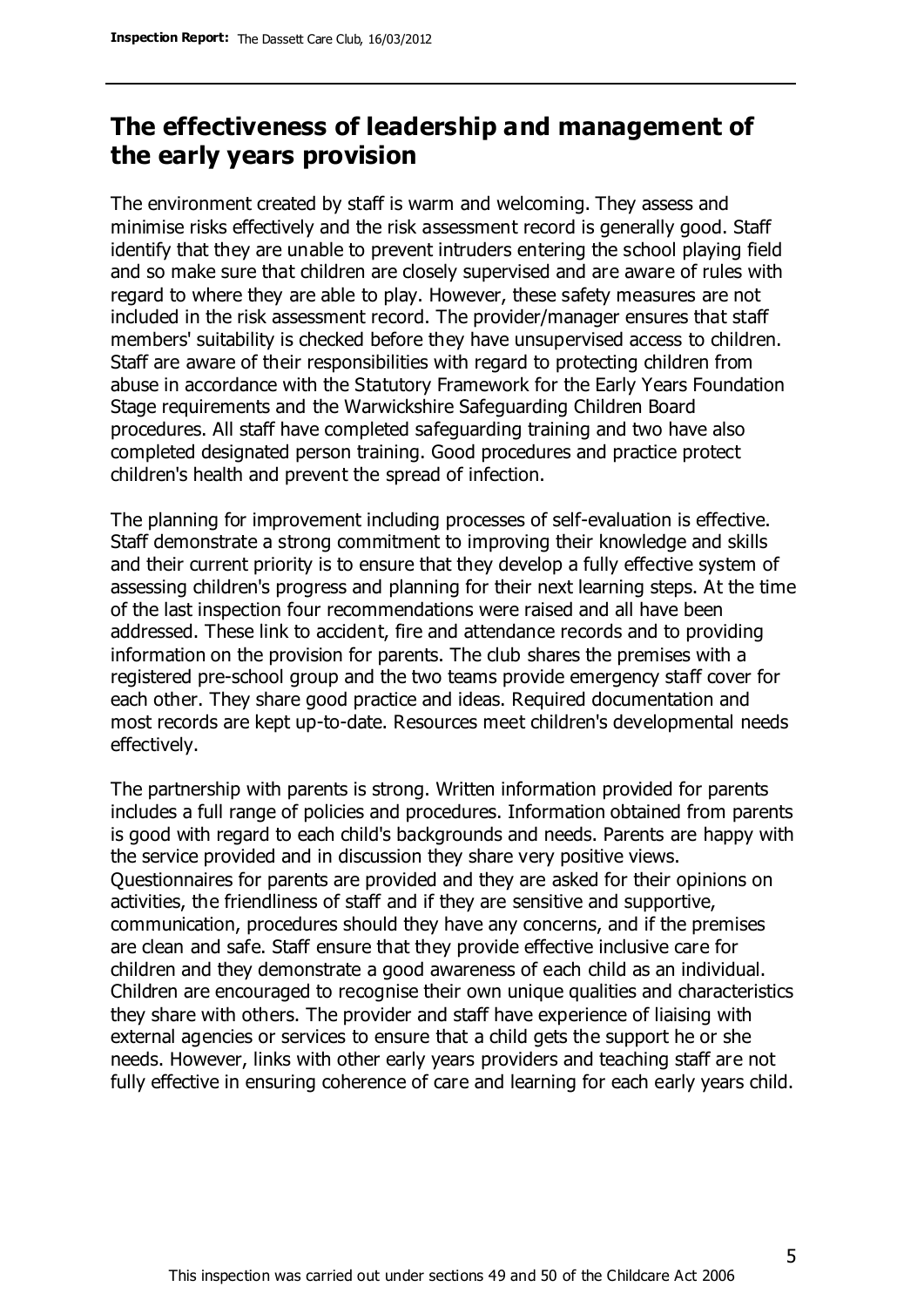# **The quality and standards of the early years provision and outcomes for children**

Children are happy and settled and they confidently choose and get involved in a good range of activities. Staff are aware of each child's abilities and interests. Relationships between staff and children are very good. Resources are safe, clean and encourage children's natural curiosity as learners. Children of all ages play together and support each other. They enjoy activities equally inside and in the outside play area. Personal, social and emotional development is strong. Children's independence is promoted as they are able to choose and easily select resources from low-level shelving. Their self-esteem is fostered successfully because staff continually praise achievements. Children behave well and have helped to decide upon group rules that include, being kind and helpful, sharing and including others who want to join in with games, listening to others, taking care of toys and helping to tidy away. Children play with resources that reflect diversity in a positive way and they learn about different traditions.

Children's mathematical development is promoted well. They play board games and card games that encourage counting with one to one correspondence, numeral recognition, shape and colour. Pencil control is good. Children enjoy drawing and they label their pictures with their own name. A range of books suitable for early years and older children is always available in a cosy area of the room. Children express their wants and needs clearly and with confidence. They enjoy continual access to art and craft materials, model making materials, construction toys and graphics resources. Children of all ages join together in role play situations. For example, they clear a space and use chairs to make a bus. The early years children are sometimes happy to be told who they should pretend to be, but also confidently make their own decisions. Whilst sitting on the bus children sing, 'the wheels on the bus go round and round'.

Children learn how to keep themselves safe. They know that they must not try to open the door when parents or visitors arrive, they learn to be aware of tripping hazards, and they learn why they must always ask before leaving the playroom to go to the bathroom. Children learn how to protect their own health, for example, good hygiene practices and healthily eating which has been a recent project. A display includes children's drawings on paper plates of what they think are healthy foods, and they have discussed favourite foods and why some of these are not healthy. Children have been helped by their parents to draw up a food diary for the purpose of learning about the benefits of '5 a day'. They enjoy activities outside whilst playing on the school playground and playing field. They practice catching and throwing skills, learn to skip, and skilfully use bucket stilts. Staff provide a healthy snack for children at the beginning of each session and parents provide a packed tea. Children's health is protected because parents are asked to provide a cool pack in order to keep food at a safe temperature.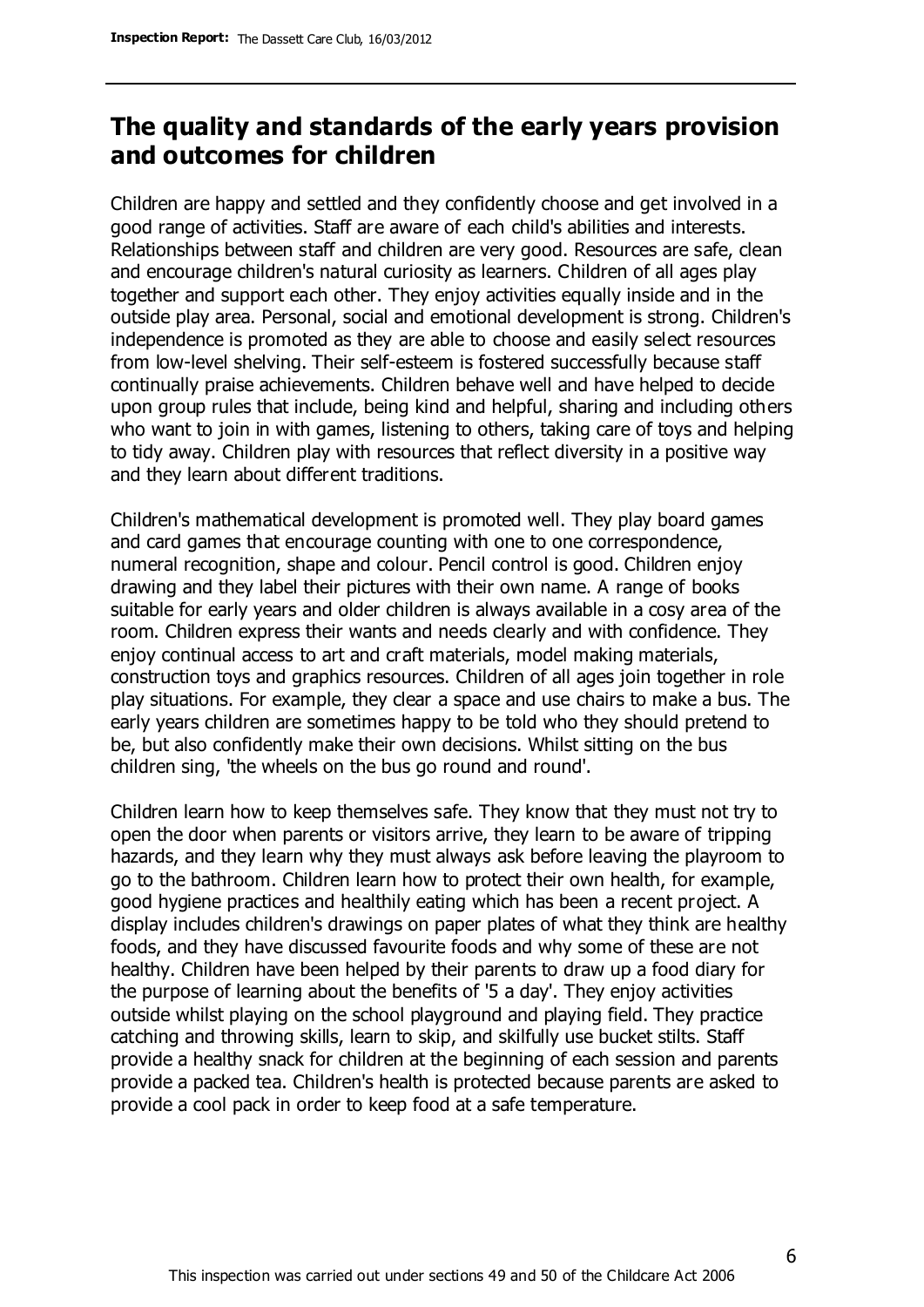# **Annex A: record of inspection judgements**

#### **The key inspection judgements and what they mean**

Grade 1 is Outstanding: this aspect of the provision is of exceptionally high quality Grade 2 is Good: this aspect of the provision is strong Grade 3 is Satisfactory: this aspect of the provision is sound Grade 4 is Inadequate: this aspect of the provision is not good enough

### **The overall effectiveness of the early years provision**

| How well does the setting meet the needs of the      |  |
|------------------------------------------------------|--|
| children in the Early Years Foundation Stage?        |  |
| The capacity of the provision to maintain continuous |  |
| improvement                                          |  |

#### **The effectiveness of leadership and management of the early years provision**

| The effectiveness of leadership and management of the             |   |
|-------------------------------------------------------------------|---|
| <b>Early Years Foundation Stage</b>                               |   |
| The effectiveness of leadership and management in embedding       |   |
| ambition and driving improvement                                  |   |
| The effectiveness with which the setting deploys resources        |   |
| The effectiveness with which the setting promotes equality and    |   |
| diversity                                                         |   |
| The effectiveness of safeguarding                                 |   |
| The effectiveness of the setting's self-evaluation, including the |   |
| steps taken to promote improvement                                |   |
| The effectiveness of partnerships                                 | 3 |
| The effectiveness of the setting's engagement with parents and    |   |
| carers                                                            |   |

## **The quality of the provision in the Early Years Foundation Stage**

The quality of the provision in the Early Years Foundation Stage  $\vert$  2

## **Outcomes for children in the Early Years Foundation Stage**

| <b>Outcomes for children in the Early Years Foundation</b>    |  |
|---------------------------------------------------------------|--|
| <b>Stage</b>                                                  |  |
| The extent to which children achieve and enjoy their learning |  |
| The extent to which children feel safe                        |  |
| The extent to which children adopt healthy lifestyles         |  |
| The extent to which children make a positive contribution     |  |
| The extent to which children develop skills for the future    |  |

Any complaints about the inspection or report should be made following the procedures set out in the guidance available from Ofsted's website: www.ofsted.gov.uk